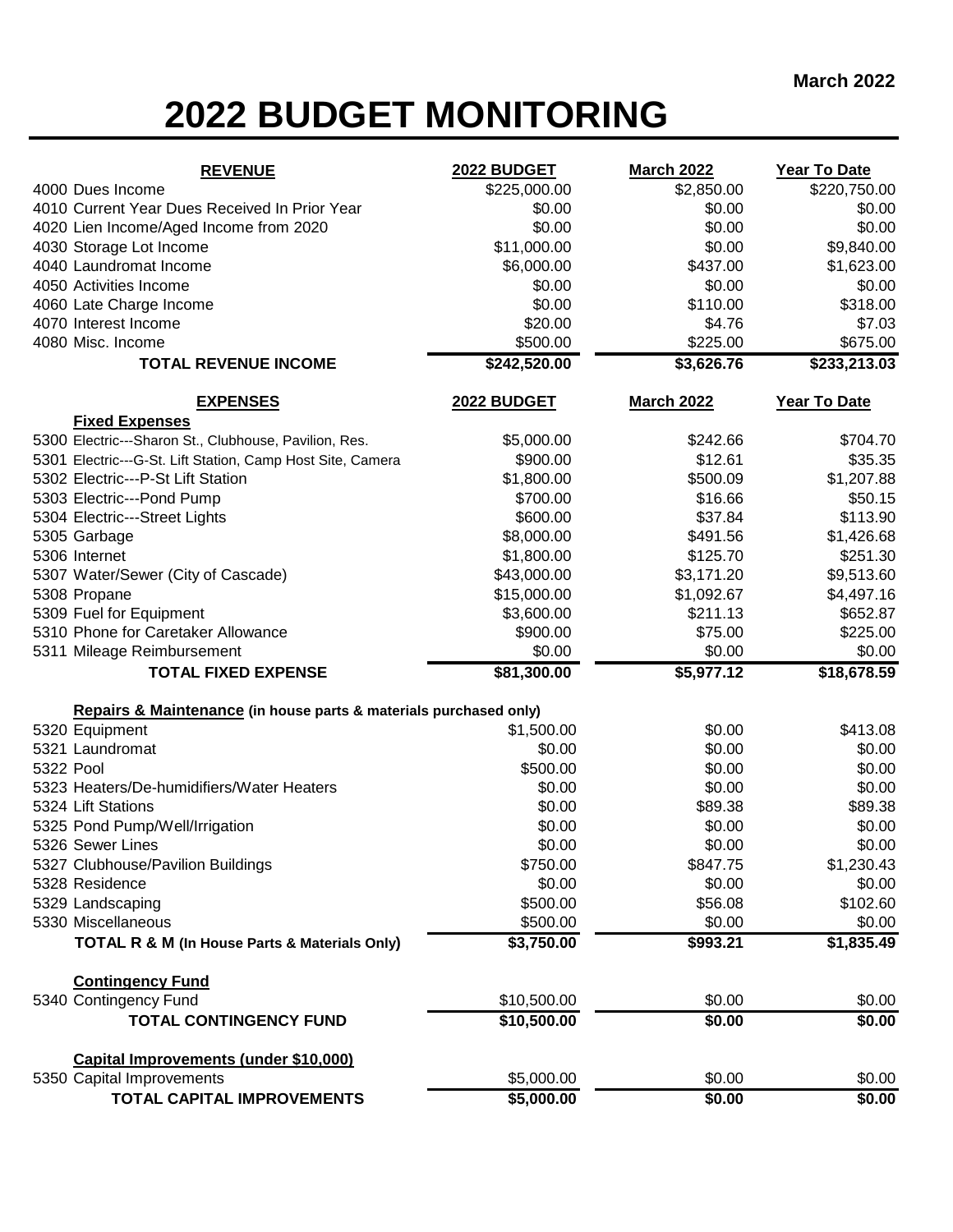|           | <b>Equipment, Appliances &amp; Tools Replacement</b>                   |             |            |             |
|-----------|------------------------------------------------------------------------|-------------|------------|-------------|
|           | 5360 Appliances                                                        | \$0.00      | \$0.00     | \$0.00      |
|           | 5361 Equipment                                                         | \$400.00    | \$0.00     | \$0.00      |
|           | 5362 Tools/PPE (protection equip)                                      | \$0.00      | \$53.48    | \$53.48     |
|           | <b>TOTAL EQUIP/APPLIANCES/TOOLS</b>                                    | \$400.00    | \$53.48    | \$53.48     |
|           | <b>Equipment Rentals</b>                                               |             |            |             |
|           | 5370 Equipment Rentals                                                 | \$0.00      | \$0.00     | \$0.00      |
|           | <b>TOTAL EQUIPMENT RENTALS</b>                                         | \$0.00      | \$0.00     | \$0.00      |
|           | Outside Service (contracts, outside labor, parts & materials included) |             |            |             |
|           | 5380 Electrical                                                        | \$1,000.00  | \$0.00     | \$0.00      |
|           | 5381 Plumbing                                                          | \$1,000.00  | \$0.00     | \$0.00      |
|           | 5382 Lift Stations                                                     | \$5,000.00  | \$5,362.50 | \$6,027.50  |
|           | 5383 Sewer Lines                                                       | \$1,500.00  | \$2,905.24 | \$2,905.24  |
|           | 5384 Cleaning                                                          | \$0.00      | \$0.00     | \$0.00      |
|           | 5385 Security System /Lock & Keys                                      | \$1,000.00  | \$153.00   | \$153.00    |
|           | 5386 Computer System                                                   | \$0.00      | \$0.00     | \$0.00      |
|           | 5387 Ponds/Fish                                                        | \$0.00      | \$0.00     | \$0.00      |
|           | 5388 Irrigation Winterization                                          | \$500.00    | \$0.00     | \$0.00      |
|           | 5389 Well/Irrigation (Dale's Pump Works)                               | \$1,000.00  | \$0.00     | \$0.00      |
|           | 5390 Dust Control                                                      | \$6,000.00  | \$0.00     | \$0.00      |
|           | 5391 Yard Debris                                                       | \$5,000.00  | \$89.04    | \$283.02    |
|           | 5392 Roads                                                             | \$2,000.00  | \$0.00     | \$0.00      |
|           | 5393 Landscaping                                                       | \$2,500.00  | \$0.00     | \$0.00      |
| 5394 Pool |                                                                        | \$4,000.00  | \$0.00     | \$0.00      |
|           | 5395 Heaters/Dehumidifiers/Water Heaters                               | \$1,000.00  | \$0.00     | \$0.00      |
|           | 5396 Equipment                                                         | \$1,500.00  | \$0.00     | \$1,175.30  |
|           | 5397 Fencing/Gates                                                     | \$1,000.00  | \$0.00     | \$0.00      |
|           | 5398 Miscellaneous                                                     | \$0.00      | \$0.00     | \$0.00      |
|           | <b>TOTAL OUTSIDE SERVICE</b>                                           | \$34,000.00 | \$8,509.78 | \$10,544.06 |
|           | <b>Chemicals</b>                                                       |             |            |             |
| 5400 Pool |                                                                        | \$1,500.00  | \$0.00     | \$980.08    |
|           | 5401 Ponds                                                             | \$0.00      | \$0.00     | \$0.00      |
|           | 5402 Mosquitos                                                         | \$1,500.00  | \$0.00     | \$0.00      |
|           | 5403 Landscaping                                                       | \$500.00    | \$0.00     | \$0.00      |
|           | <b>TOTAL CHEMICALS</b>                                                 | \$3,500.00  | \$0.00     | \$980.08    |
|           | <b>Supplies</b>                                                        |             |            |             |
|           | 5410 Soap/Sink Dispensers                                              | \$150.00    | \$0.00     | \$4.28      |
|           | 5411 Cleaning                                                          | \$500.00    | \$21.18    | \$68.85     |
|           | 5412 Paper Products                                                    | \$500.00    | \$0.00     | \$0.00      |
|           | 5413 Filters                                                           | \$100.00    | \$0.00     | \$0.00      |
|           | 5414 Other Supplies                                                    | \$0.00      | \$0.00     | \$0.00      |
|           | <b>TOTAL SUPPLIES</b>                                                  | \$1,250.00  | \$21.18    | \$73.13     |
|           | <b>Taxes &amp; Insurance</b>                                           | \$2,500.00  | \$0.00     | \$0.00      |
|           | 6000 Workman's Compensation Insurance                                  | \$3,500.00  | \$0.00     | \$525.00    |
|           | 6001 Insurance                                                         | \$0.00      | \$0.00     | \$0.00      |
|           | 6002 Employee Insurance Allowance<br>6003 Income Tax                   | \$200.00    | \$10.00    | \$10.00     |
|           | 6004 Property Tax                                                      | \$400.00    | \$0.00     | \$0.00      |
|           | <b>TOTAL TAXES &amp; INSURANCE</b>                                     | \$6,600.00  | \$10.00    |             |
|           |                                                                        |             |            | \$535.00    |